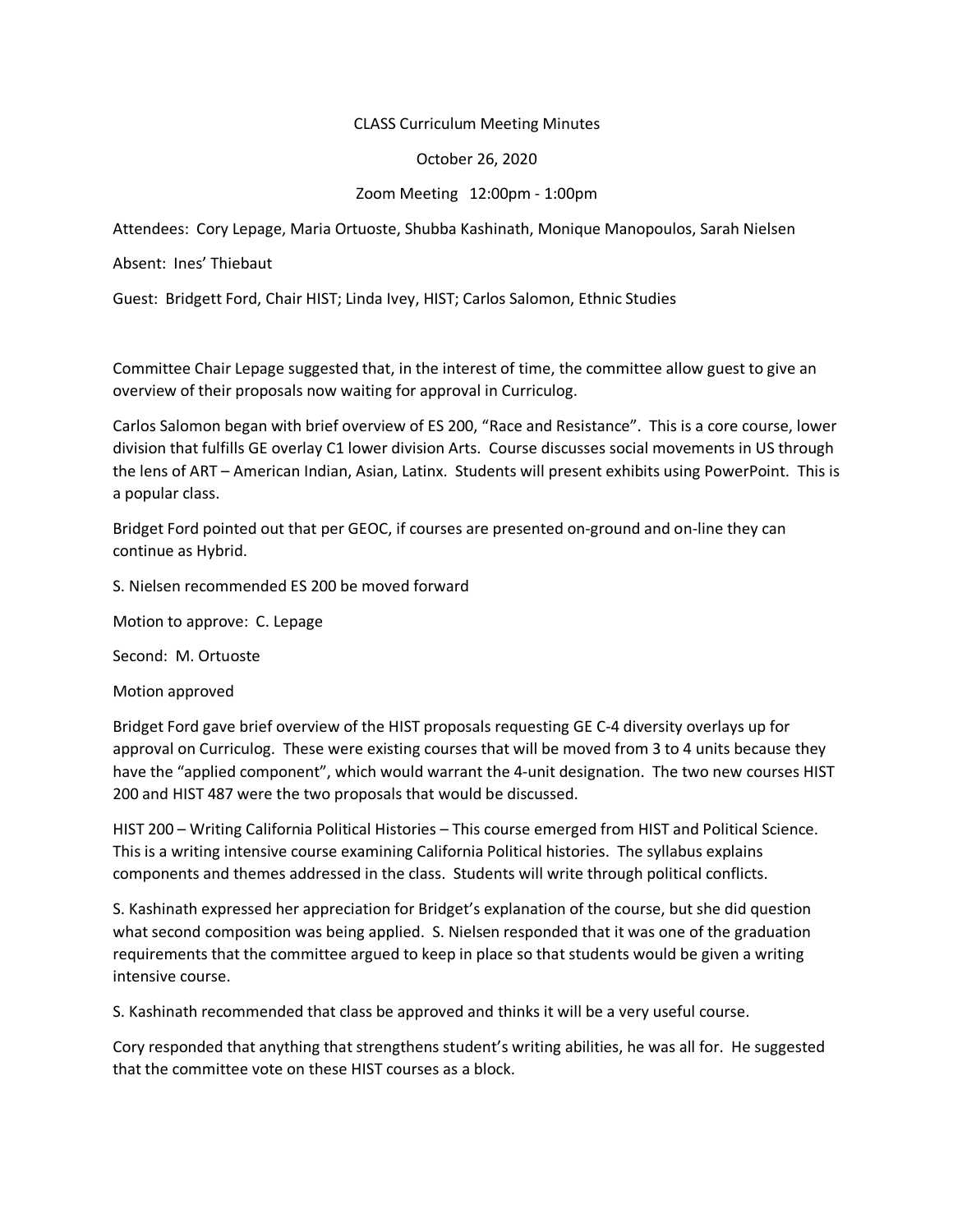Linda Ivey gave an overview of HIST 487 – "American Refugees: The History of Forced Migration and Displaced Communities in the United States". This course is upper division, C-4 humanities with a social justice overlay. It discusses American refugees – ethnicity immigration and racism, denial of land and the many ways populations have been forcibly moved across the US. The course also discusses Cherokee and Indian Removal Acts. This is a 4-unit class with applied component mapping, movement of people, why, what, and how. Topics range from Mexican deportation, Internment of Japanese Americans, Katrina removals, etc.

M. Manopoulos expressed appreciation to have an open definition of the use of the word, "refugee", since the context in which it is now being used is limited.

C. Lepage felt this was a great description of the course, however he questioned whether or not there'd been consultation with other departments, only because of the push back the Curriculum committee received last year from other departments when a similar issue arose.

Linda agreed, but commented that she wasn't sure who she would talk with on this one. Ethnic Studies, Geography?

S. Nielsen informed everyone that there is an open consultation period during the proposal's approval process where these types of issues can be discussed.

Bridget recommended reaching out to the Chairs in Sociology, Political Science and Ethnic Studies. GEOC also questions consultation and will want that done before it reaches them.

S. Nielsen will put a note in the proposal on Curriculog to say host will consult with Ethic Studies, Sociology and Political Science.

Proposal discussion:

HIST 334 (M. Manopoulos) – Course requesting increase from 3 to 4 units and sustainability overlay Ancient Egypt. M. Manopoulos sees no issue with this course and is satisfied with the justification for going from three to four units.

HIST 337 (C Lepage) – Course is a revised GE 3-4 units. Particularly liked the writing assignment

HIST 338 (C Lepage) – Same as HIST 337, revise GE 3-4 sustainability overlay

HIST 363 (S. Nielsen) – Existing 3-4 class adding social justice overlay, increasing from 3 to 4 units. Interesting course, looking at social justice from its early roots.

HIST 384 (I. Thiebaut) – Social Justice overlay, GE area C-4. Nothing stood out as an issue with this course. S. Nielsen wondered if this one was a possible duplicate, however Bridget informed her that that even though they were just adding an overlay component to the course, they would still need to put through another proposal, which could prompt duplication. C. Lepage agreed and also gave brief explanation of duplication.

HIST 387 (M. Ortuoste) – Adding diversity overlay, changing from 3 to 4 units. Doesn't see a problem with this proposal. Felt the description of outcomes made a distinction between Hybrid – on-line and inperson. All CLO's were cleaned up also.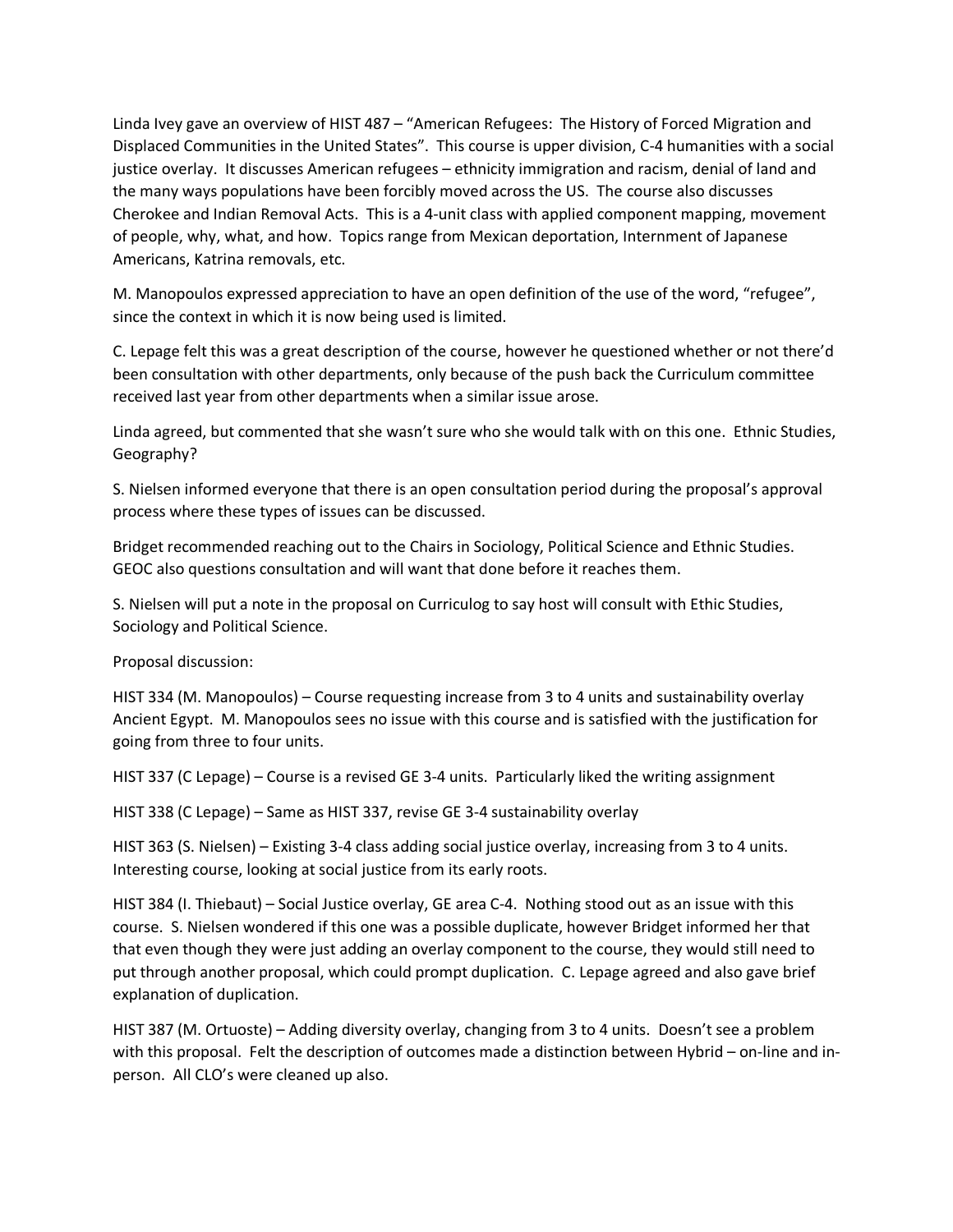HIST 480 (S. Kashinath) – Change in diversity overlay. Questioned whether course overlay was correct given a few of the overlay descriptions she'd seen in other proposals. S. Nielsen explained what is needed in the overlay descriptions.

C. Lepage expressed appreciation for the HIST departments verb usage. Felt there were very demonstrable aspects.

C. Lepage made Motion to approve: HIST 200 (2); HIST 334 (2); HIST 337; HIST 338 (2); HIST 363 (2); HIST 384 (2); HIST 387 (2); HIST 480 (2) and HIST 487 (2).

Second: M. Ortuoste

Motion approved

Bridget also discussed briefly with the committee about her concerns with notification of HIST moving forward. She explained there are three main departments offering courses meeting the American Institution US 1, 2 and 3. She is asking that the requirement for American Institution be viewed in a more programmatic way – collectively, and have the three departments in CLASS look at courses together. Semester Conversion wasn't distributing US 1 & 3 in the same way; different disciplinary lenses, but very similar syllabi. Feels like we're missing the opportunity of a two-class requirement to move them into American US History, ie., US slavery, devastation and violence of the early eras. Semester Conversion shifted the way these classes were taught and she wants to make sure we (the committee) were alerted to the similarities.

C. Lepage expressed that he is completely on board, but reiterated that the committee does not have a lot of purview over these types of decisions.

DANC  $102 - (2)$  - (I. Theibaut) – Recertification GE -1 and title revision

DANC 345 – (2) – (M. Ortuoste) – Diversity overlay. Revise existing C-4. Technical terms look good. Talks about diversity in a broader sense ie., body type, capabilities.

C. Lepage made motion to approve Dance 102(2) and DANC 345(2)

Second: M. Ortuoste

Motion approved.

MLL 211 (C. Lepage) – Revise GE C-4. Update to reflect C1 component. 9 unit when content varies

MLL 212 (C. Lepage) – Add GE area 1-3. 9 unit when content varies

MLL 326 (C. Lepage) – Revise existing C-4. Update SLO's – allow for up to 6 units. Add social justice overlay.

C. Lepage made motion to approve: MLL 211; MLL 212 and MLL 326(2)

Second: S. Kashinath

Motion approved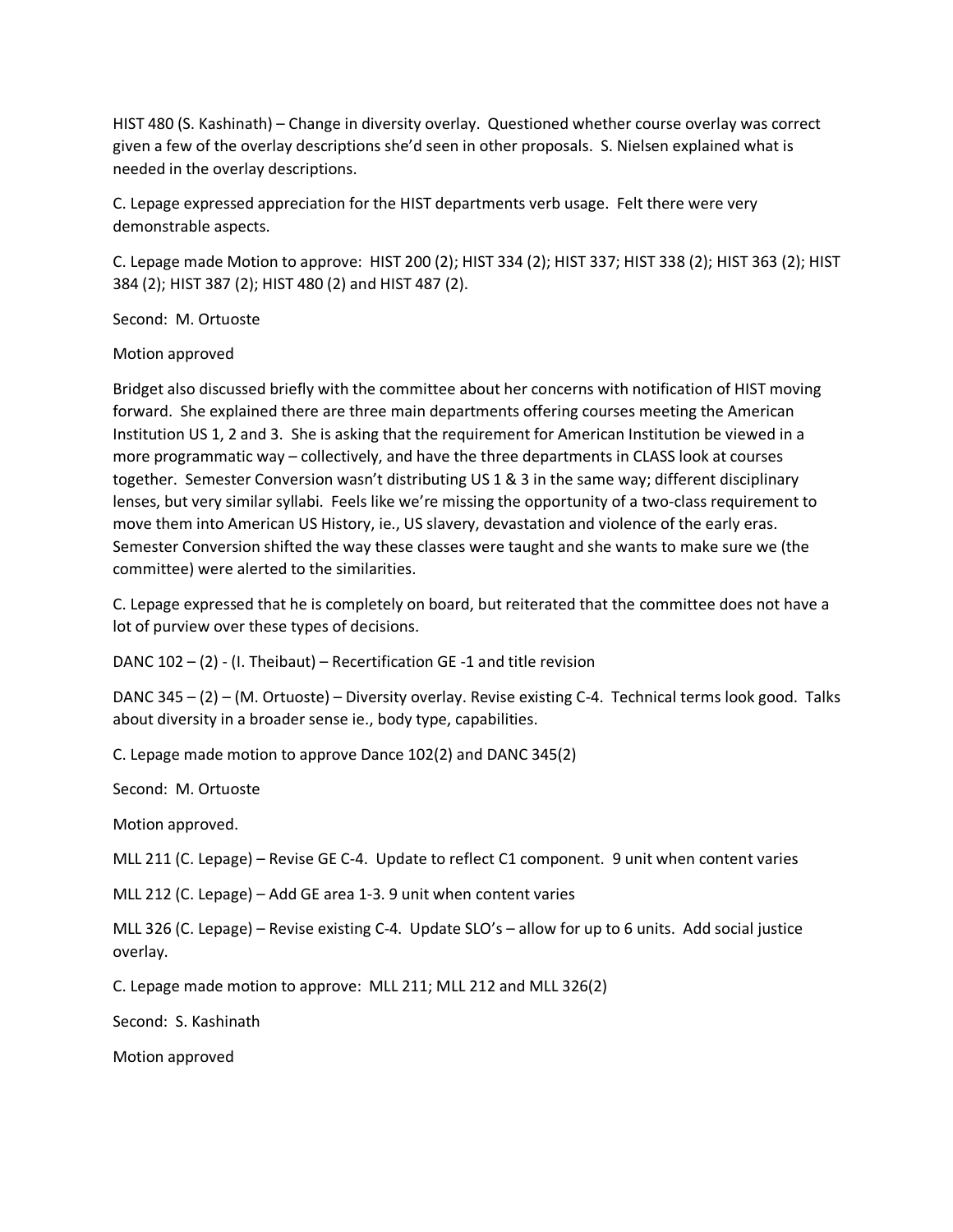MUSIC BA – (I. Thiebaut) – Degree revision. Increase required courses and reduce core courses. Reflect diversity of music as an art form to be sure students have a wider range in the core course.

C. Lepage reviewed this proposal in I. Thiebaut's absence, and was reminded that I. Thiebaut worked hard to update this program revision so he is recommending this course move forward.

C. Lepage made motion to approve: MUSIC BA

Second: S. Kashinath

Motion approved.

POSC 332 – (M. Ortuoste) Change in course title. No revisions. Cory mentioned that he thought this was a holdover from last year. Will add overlays next year.

Cory made motion to approve POSC 332

Second: M. Manopoulos

Motion approved

THEA 102 (2) – (S. Kashinath) – Submitted for diversity overlay. There was slight confusion over why there was only one proposal since this was submitted for a diversity overlay. S. Nielsen explained that somehow they'd gotten separated. C. Lepage also offered an explanation.

S. Kashinath continued to have some concerns about understanding the courses outcomes and what exactly is being looked at.

S. Kashinath made a motion to approve THEA 102(2)

Second: C. Lepage

Motion approved.

SOC 330 (2) – (C Lepage) – GE. One is social justice and one social science. Writing assignment is to an environmental group.

S. Nielsen will add the following note in the consultation area of the Curriculog proposal: "Please be sure to consult with other departments"

C. Lepage made motion to approve SOC 330 (2)

Second: S. Kashinath

Motion approved.

New Business:

S. Nielsen discussed briefly MLL 352, MLL 362 and POSC 316. She mentioned she is expecting a few more proposals from ENG, PHIL and ART and asked that the committee review these proposals on line. She will provide a summary of each proposal by Thursday so that Cory and Alicia can approve by Oct. 30. The committee agreed.